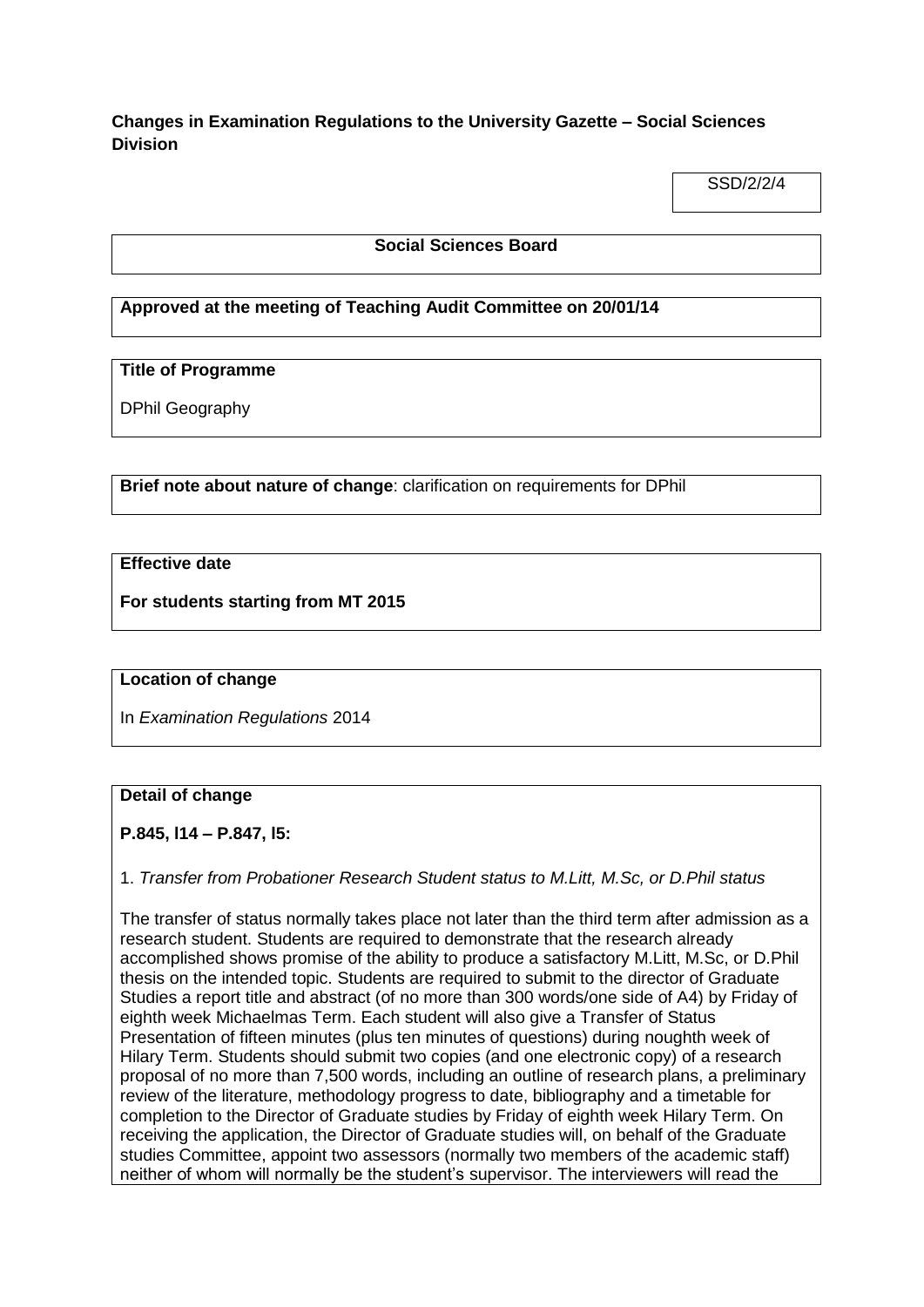script before submitting to the board their reports and a joint summary statement supporting their recommendation. Students will be required to attend a Transfer of Status Assessment Meeting with their supervisor(s) and transfer of status assessors to discuss their report. These meetings will be held during 1st week of early in Trinity Term. A student whose first application is unsuccessful may be given one further opportunity to apply for transfer, following the procedures laid down, and may apply for an extension of time for one term if this is necessary for the purpose of making the application.

# 2. *Confirmation of D.Phil status*

Application for Confirmation of D.Phil status should normally be made not earlier than the sixth term from admission as a research student and not later than the ninth term. The department expects that, in most cases, the conformation will be made immediately after return from field-work and no later than eighth week Trinity Term of the student's third year. No candidate may submit a thesis for the doctoral degree without having first obtained confirmed doctoral status. Any student who does not confirm by the end of their ninth term, will be required to apply for a deferral of confirmation of status and may be allowed up to three terms for this purpose. Any student who fails to confirm status within nine terms of registering as a PRS (or within a maximum of twelve terms where deferral has been approved) will have their student status lapsed. Students who have taken an M.Phil first and were admitted directly to D.Phil status, should confirm status within three terms of starting the D.Phil Any student who fails to confirm within nine terms of starting the M.Phil (or within a maximum of twelve terms where deferral has been approved) will have their status lapsed. The purpose of the submission for confirmed status is to ensure that the candidate is working to a doctoral standard. The confirmation report should show evidence that the research already accomplished gives promise of the ability to produce a satisfactory D.Phil thesis on the intended topic. For this purpose the candidate must submit to the Director of Graduate Studies two copies (together with an electronic version) of a report describing in approximately 3,000 words the aims and methods of the projected thesis. The student will also be required to include with the written work an outline of the proposed thesis, including the topics to be covered in individual chapters, and a timetable for completion. In addition, two substantive chapters of no more than 10,000 words each must also be submitted. Candidates wishing to undertake the D.Phil via scientific papers should substitute the chapters of the thesis with two papers. On receiving the application the Director of Graduate studies will appoint two assessors (normally two academic members of staff) neither of whom will normally be the student's supervisor. The assessors will read the script before submitting to the board their written reports and a joint summary statement supporting their recommendation. Students will be required to meet with their assessors and supervisor at an assessment interview to discuss their report. A student whose first application is unsuccessful may be given one further opportunity to apply for confirmation, following the procedures laid down, normally within one term if necessary for the purpose of making the application. Students will be notified of the outcome and they should receive advice from their supervisor(s) on their confirmation assessment.

## 3. *Submission of theses*

Candidates for the Degrees of M.Sc, M.Litt, and D.Phil are required to include a complete submit at least two sets of all maps, diagrams, and other illustrations, one of which should be a reproduction of the original set. The bound into the copy of the thesis deposited in the Bodleian should be one of those with a complete set of maps and illustrations. Applications for leave to present only one set of maps, diagrams and other illustrations may be granted in exceptional circumstances, but such concessions will be granted only very sparingly.

M.Sc theses should be approximately 40,000 words, inclusive of appendices but exclusive